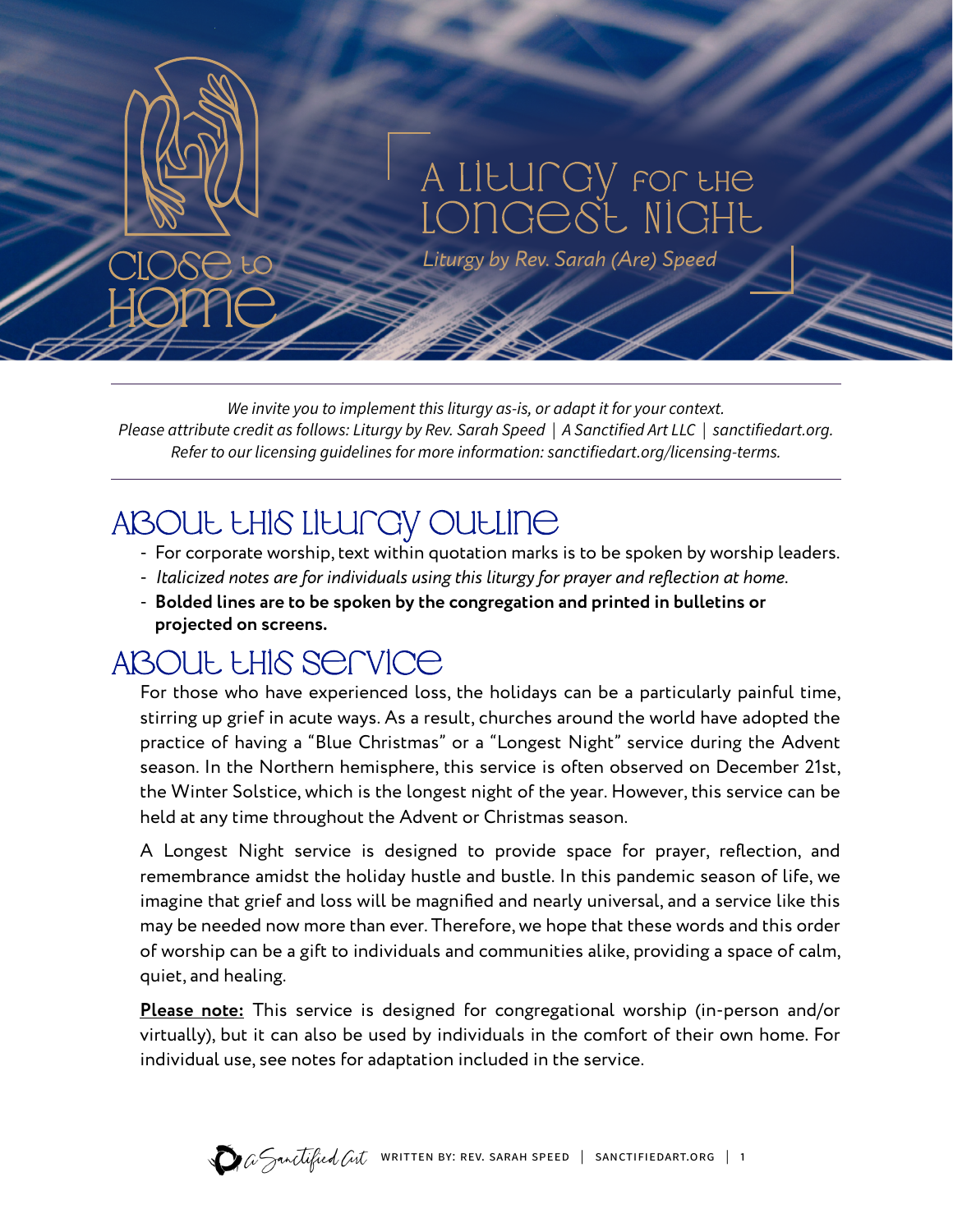# SELLING + SUPPLIES

- If possible, arrange your space so that you are worshiping in the round, with participants facing each other. This is ideal for the communal sending in which the congregation will speak aloud a litany while looking out at each person present. However, the service can also be held in a space with rows of pews.
- Before the service, set a large table with unlit candles in different heights and sizes. There should be 1-3 candles for each anticipated guest. You might include one large candle in the middle that is lit at the beginning and stays lit throughout the service. Include candle lighting tapers on the edge of the table. At the end of the service, worshipers will come forward and use the tapers to light the candles on the table. If you have a large space, you might include multiple candle lighting tables around the room that are easily accessible. *(If worshiping from home, gather candles from around your home and place them where you are worshiping.)*
- Include the Advent wreath in your worship space, and ensure that it is lit before the service begins.
- Dim the lights in your space. In addition to the unlit candles on the candle lighting tables, have additional candles in the space that are already lit and stay lit throughout the service to set the tone and help mark this service as a unique experience.
- As people enter the space, give each individual a piece of paper (or a large index card) and a pen for written prayers. Have baskets at the exit for people to return their pens as they leave. *(If worshiping from home, have a piece of paper and pen ready).*

# **GatHering**

### Gathering Music

For gathering music, either play recorded music from the *A Sanctified Art Close to Home* playlist on Spotify,<sup>1</sup> or invite musicians in your congregation to provide live instrumental music as people gather. The goal is to provide a quiet, calm, reflective space as people enter.

# Opening Poem

If worshiping as a community, invite a member of your community to read this poem as an opening prayer, saying the following:

<sup>1</sup> Find & listen to the *Close to Home* Advent playlist here: [open.](https://open.spotify.com/playlist/3Y40ddQ745btYzMIPUnpUL?si=cb7598ad2fa04a00&nd=1) [spotify.com/playlist/3Y40ddQ745btYzMIPUnpUL?si=cb7598ad2fa04a00](https://open.spotify.com/playlist/3Y40ddQ745btYzMIPUnpUL?si=cb7598ad2fa04a00&nd=1).



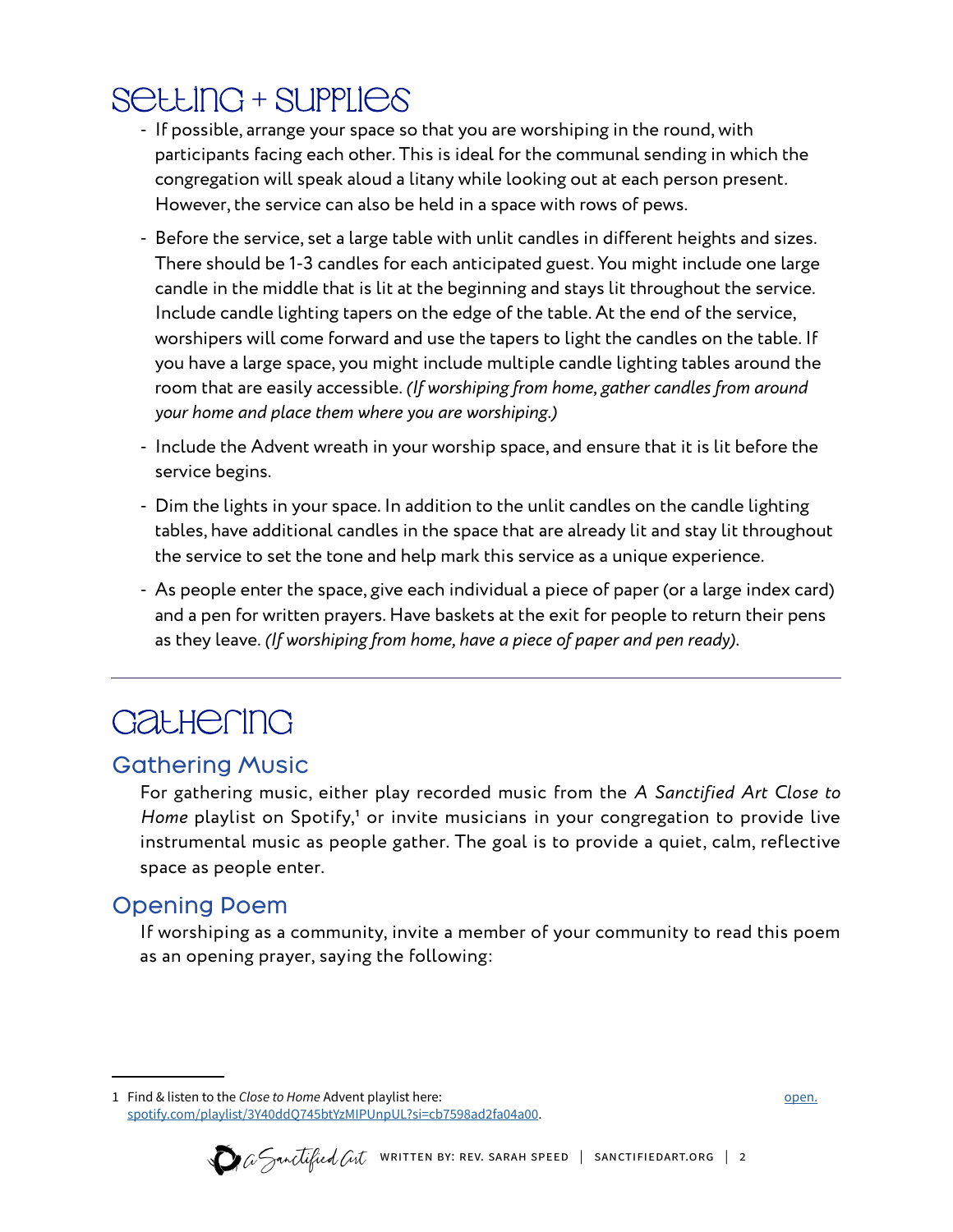# GatHerinG cont.

### Opening Poem *cont.*

"As we gather our hearts in this space, I invite you to close your eyes and take a deep breath. Inhale what is good. Exhale what is hurting. As we settle into this service of prayer and reflection together, we begin with a poem written by Rev. Sarah Are Speed. Listen now to this honest reflection, and allow this honesty to mark this space as one set apart."

We are raw nerves, exposed and tender. We are weary bones, hunched and fragile. We are silent prayers, lips saying your name. We are wedding rings we can't take off, even though time has passed. We are the same pew, but it feels different now. We are a brave face when we have to be strong. We are tears in the shower when grief roars its head. We are setting the table, but there are empty seats. We are stuck in the swell, caught in the storm. We are moving on, caught in our guilt. We are okay some days, but some days we're not. We are familiar with the night, we know it by name. We are night-walkers, dream-makers, star-chasers. We are close to home, but home has changed. We are close to the surface, but the waters are rising. We are all of this, plus everything else, and we are here. We are here. Grief is here. God is here. The night is here. And all of this is true, and we are not alone. Take my hand. Take these words. Let them be your life raft. Let this be the longest night, and let it be whatever you need it to be. We are here. Grief is here. God is here. Take what you need.

Amen.

*Adaptation for individual use: If participating in this service at home, read the following poem a few times through, out loud. Circle or underline the phrases and words that resonate with you.* 

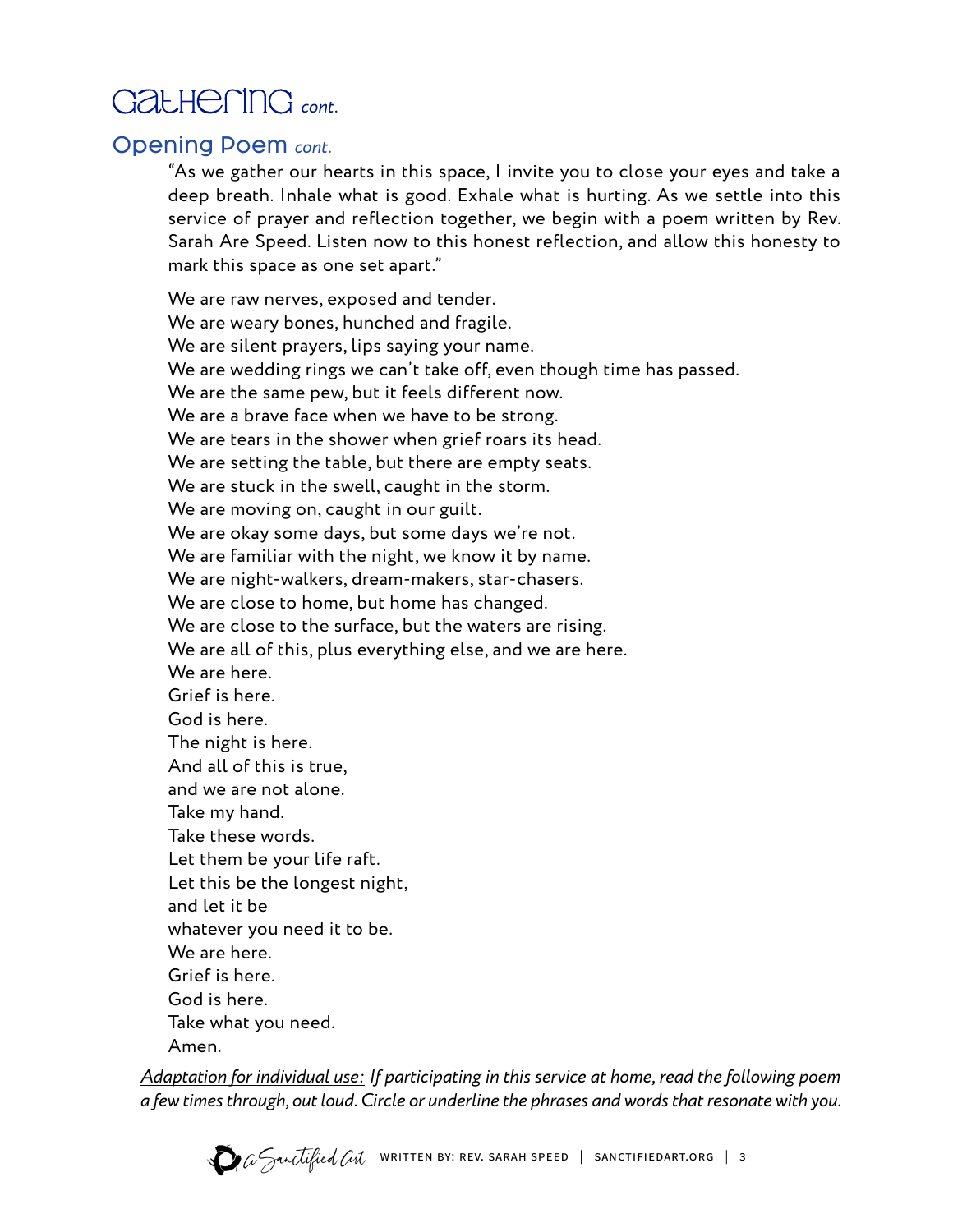# GatherinG *cont.*

### Opening Hymn | "In the Bleak Midwinter" (Words: Christina Georgina Rossetti, Tune: CRANHAM, c. 1872, Public Domain)

*Adaptation for individual use: Cue up your favorite Christmas song. As you listen, gather a few candles from around your house. Light one. Save the rest for the candle lighting at the end. Focus on the glow of the candle light and allow the music and the light to mark a space set apart.* 

# ReadinG the Word

### Prayer for Illumination

God, we do not have night vision. The sun has set on the world as we know it and we do not have night vision. So today we come to your Word hoping that this ancient truth found in scripture will feel like a hand in the dark.

Guide our feet. Move us through this wilderness season. Tilt our heads upward to see the stars, and let your Word be a blanket in the cold, a light on the horizon, and a friend to walk alongside.

We do not have night vision, but we know we have you. Move through us. Move among us and move through us. Gratefully we pray, amen.

## Scripture Reading

Select and read aloud a few readings from the following list that feel fitting for your community on this day. Invite different liturgists to read each scripture.

#### - **Isaiah 40**

Written during the exile, when many of the Israelites were captives in a foreign land, this is a text of lament, asking for God's comfort.

#### - **Lamentations 3:21-24**

This passage is a prayer of honesty, both acknowledging individual pain while also declaring the choice to hope through tear-filled eyes.

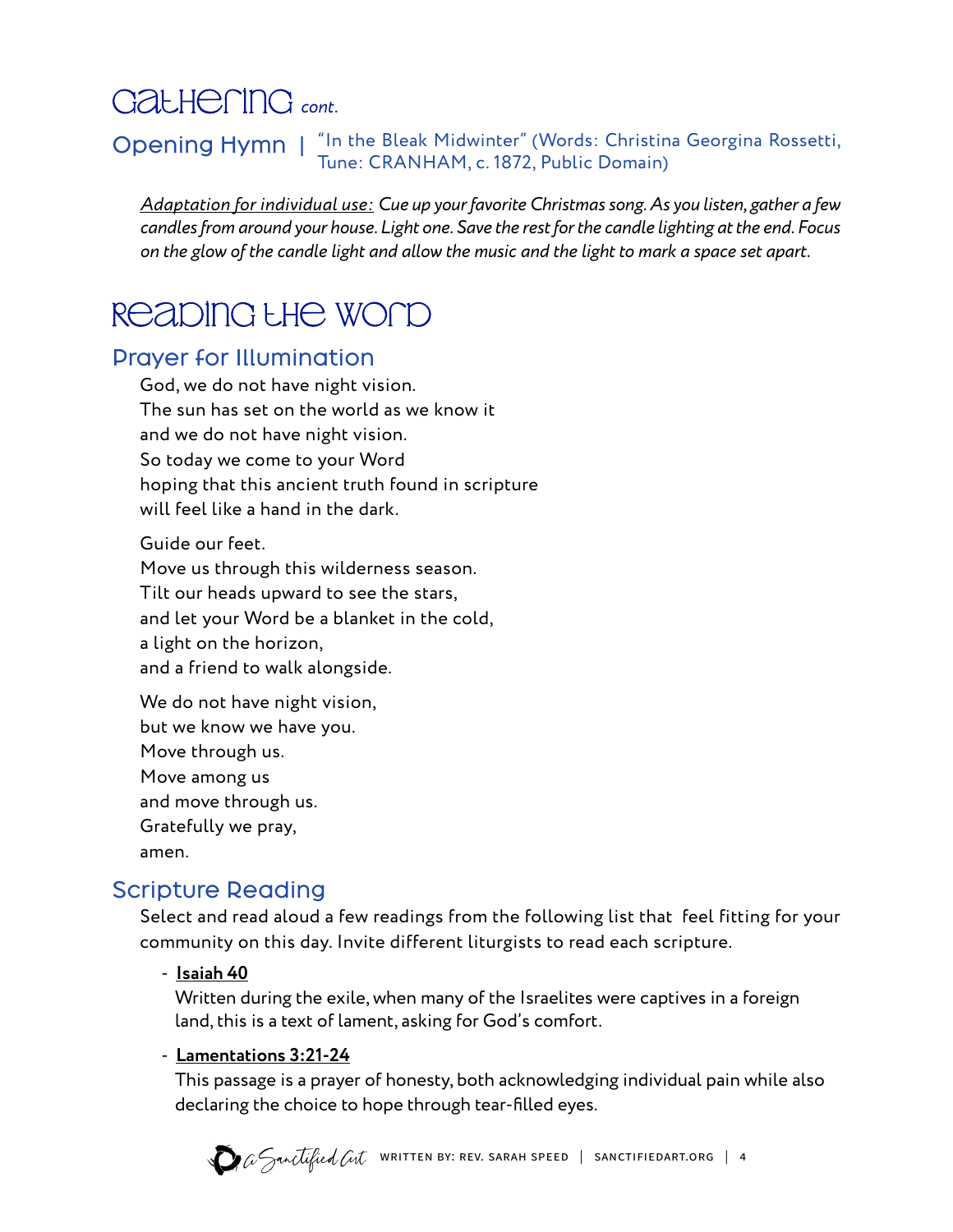# ReadinG the Word *cont.*

### Scripture Reading *cont.*

#### - **John 14:27-28**

This passage is a moving reminder from Jesus that there are different seasons of life and faith, but that God is always returning to us.

#### - **Psalm 121**

This is a psalm of comfort and hope, reminding us that our help comes from God, and that we never journey alone.

*Adaptation for individual use: If worshiping at home, pick one or two readings that you are drawn to. Read them each a few times through. Circle or underline the words and phrases that stand out to you. Try reading the words both silently and out loud to help you hear different things in each pass through.* 

# **RESPONDING**

### Prayer of the People *(with "O Come, O Come, Emmanuel"² Refrain)*

Use or adapt the following prayer. Consider using a different voice for each stanza. In between stanzas, sing the refrain of "O Come, O Come, Emmanuel" to incorporate another sensory experience in the prayer.

God who always welcomes us home tonight is a long night. We gather together heavy with prayer concerns. They tumble out of our mouths, they saturate every word we sing, they lay over us like a quilt, weighing on our spirits. We are a million combinations of weary and sad, lonely and grieving, angry and hurt. It is obvious that we need you, so together we sing...

#### *Refrain: "O Come, O Come, Emmanuel"*

God, we need you in the messy middles, in the unclear paths forward, the transition seasons, and the splinterings of what once was.

God, we need you in the grieving places, in the dining rooms with empty chairs, in the empty wombs, and in the dark of the tomb.

God, we need you in our failed dreams,

in shame that rises quickly, in the unknown next steps, in the discernment that is always easier said than done.

And so we sing. . .

2 Words: John Mason Neale, Tune: VENI EMMANUEL, 1851, Public Domain.

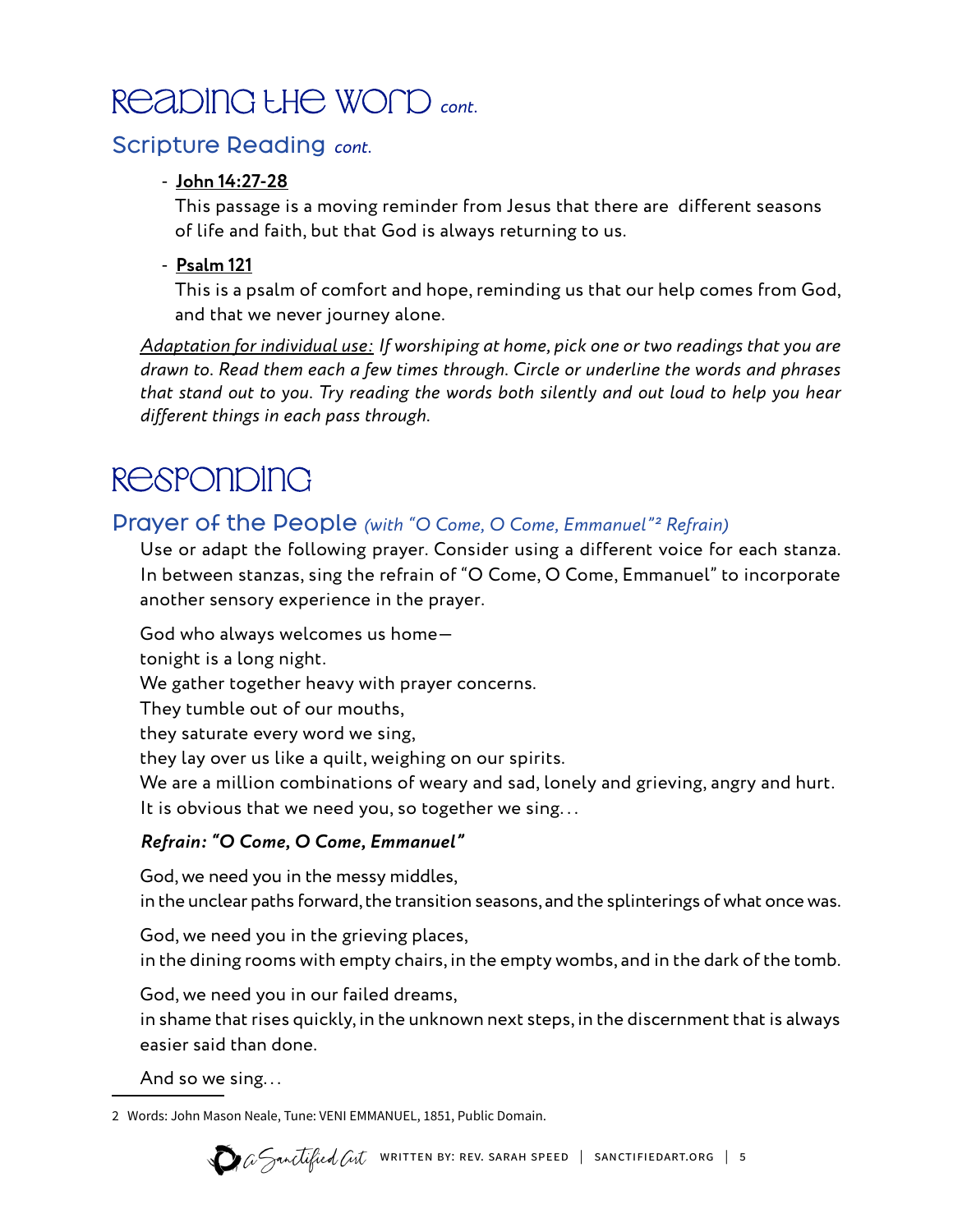# RespondinG *cont.*

### Prayer of the People *cont.*

#### *Refrain: "O Come, O Come, Emmanuel"*

*[Add in current prayers for cultural events and needs at the time. These can be prayers for our nation, the world, or your individual city].*

O come, Emmanuel.

Flood our grieving hearts.

Pour out your Spirit on this world.

Where there is suffering, loneliness, poverty, abuse, addiction, depression—be there. Be all there.

Wrap your arms around those hurting places, and carry us to your promised day.

Until then, we will continue to sing...

#### *Refrain: "O Come, O Come, Emmanuel"*

Now using the words your son taught us to pray, we say together,

#### *Our Father…*

*(Continue the Lord's Prayer in the language most familiar to you.)*

*Adaptation for individual use: Read aloud the prayer, offering your own personal prayers for others in the space provided. If you are familiar with "O Come, O Come, Emmanuel," feel free to sing the refrain a cappella. If you are not interested in singing, cue up some music to go between each stanza, or simply read the prayer right through—paying special attention to what lines pull on your heart.* 

## Individual Prayer

Having prayed together as a community, we now shift our attention to the individual prayers that weigh on our hearts. Bring people's attention to the piece of paper and pen they received when entering the space. Invite them to join you in a guided written prayer practice. Provide the following prompts, with space in between, inviting people to write their prayers in response. As you do, play [The Hurting Times by Barnaby](https://www.youtube.com/watch?v=Eb7aUpuz88U) Bright<sup>3</sup> in the background. Alternatively, you could offer the prayer prompts in silence, then play "The Hurting Times" music video afterward for a time of reflection.

*The story behind the song: "The Hurting Times" was written by the band Barnaby Bright (who wrote our Close to Home theme song), after hearing a story in worship at Village Presbyterian Church, in Prairie Village, KS. In his sermon that Sunday, Rev. Tom Are told a story of the way his grandmother used to say, "I wish I could give you my heart for the hurting times." Inspired by these words, they wrote a song which became "The Hurting Times." It is a powerful story of a love that would do anything for another. In many ways, it can remind us of how God grieves alongside us and feels all that we feel.* 

<sup>3 &</sup>quot;The Hurting Times." Written by Becky Bliss, performed by Barnaby Bright, produced by Nathan Bliss, Gus Berry, & Hugo Dunn-Vereker. 2020. [youtube.com/watch?v=Eb7aUpuz88U](https://www.youtube.com/watch?v=Eb7aUpuz88U).

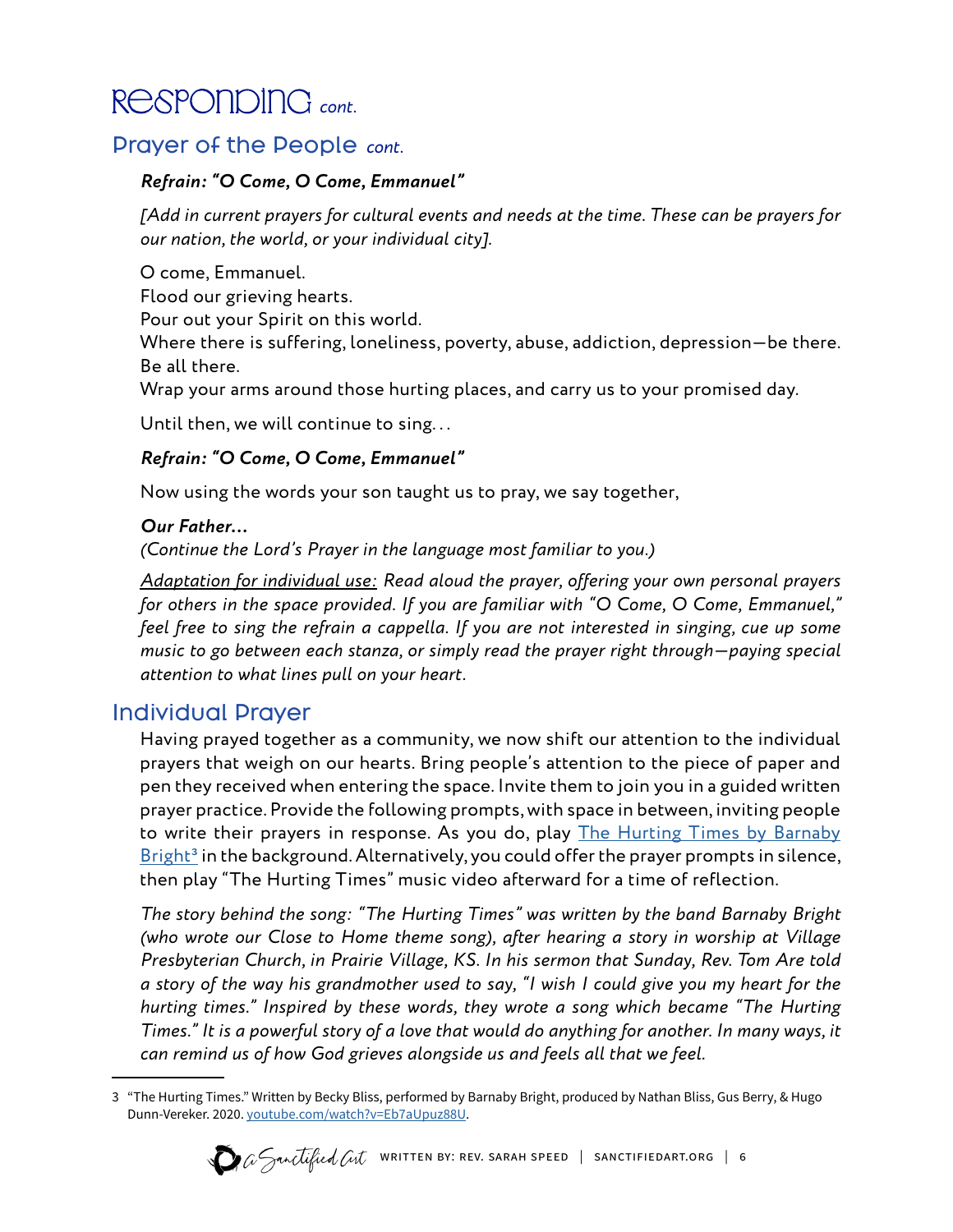# RespondinG *cont.*

### Individual Prayer *cont.*

#### Prayer Prompts

- Write five words that describe how you're feeling in this moment.
- Write down the names of people you carry in your heart today.
- Write down one area of your own life where you could use God's help, comfort, or guidance.
- Write down a prayer for your faith journey.
- Write down a prayer concern you have for our world.
- Take a minute to write any lingering prayers you have at this moment.

*Adaptation for individual use: If you have a journal that you use with regularity, you are encouraged to use that journal to write these prayers. Writing prayers during a challenging season that you might later revisit has the power to help you look back on your life and see how God has been present with you over the days and months and years.*

### Candle Lighting

Having prayed together as a community individually and communally, take a few moments to ritualize the weight and significance of these prayers. Invite each individual to think of a person, incident, experience, or need in their life that they wish to lift up to God. Invite people to move forward by rows to light a candle or two in honor of that prayer. Watch the room grow brighter as the light spreads.

As you light the candles, play the *Close to Home* theme song by *Barnaby Bright*.⁴ If you have screen access, you can show the music video.

*Adaptation for individual use: With the collection of candles you gathered, have your own candle lighting moment at this time. If you do not have candles handy, feel free to write down your prayer for this moment and to circle it on your page, allowing it to stand out in some way.* 

# **Senbing**

### Communal Sending | *"We See One Another"*

As people return to their seats, offer the following prompt:

"As you return to your seat, take a few moments to look around the room at each person present. Look into your neighbor's eyes, acknowledging that we can never fully know what it is that each of us carry. Scan the room and find another person to look eyes with, gazing upon them with care and empathy. For a moment, hold them in your heart. Now continue to scan the faces in this room as we speak together this litany. Repeat after me. . ."

<sup>4</sup> The *Close to Home* theme song music video is included in our *Close to Home* Advent bundle, which can be accessed on this page: [sanctifiedart.org/close-to-home-advent-bundle-year-c](https://sanctifiedart.org/close-to-home-advent-bundle-year-c).

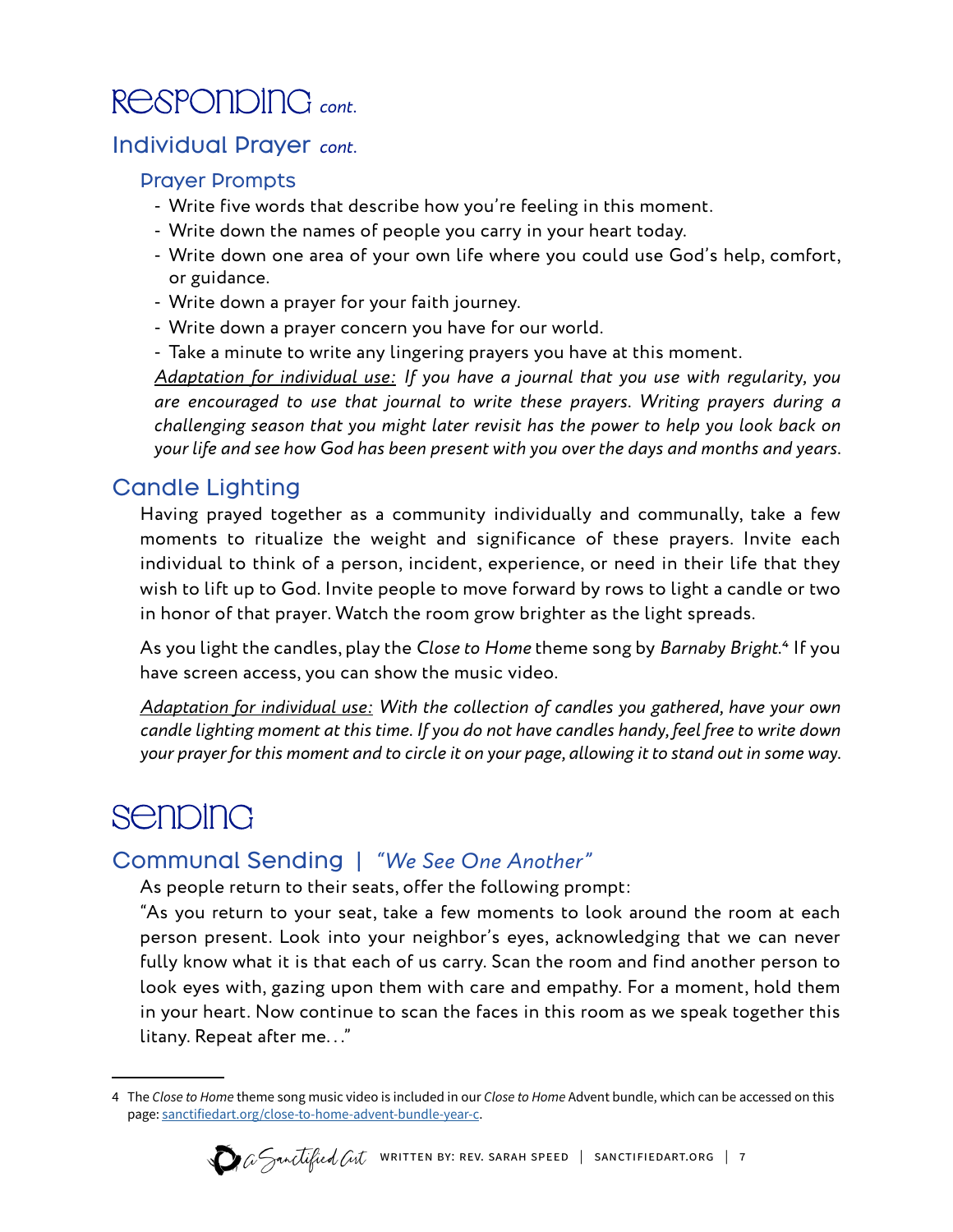# Senping cont.

### Communal Sending *cont.*

One: We are here. **All: We are here.**  One: I see you and your pain. **All: I see you and your pain.**  One: I see you and your hope. **All: I see you and your hope.**  One: You are my neighbor. **All: You are my neighbor.**  One: We belong to one another. **All: We belong to one another.**  One: We are not in this alone. **All: We are not in this alone.**  One: Thanks be to God for the love that binds us.

**All: Thanks be to God for the love that binds us.**

One: Amen.

*Adaptation for individual use: Pull out your cell phone. Scroll through the last 10-20 people you have called or texted. Take a few moments to pause over each name, remembering each individual and what they might be carrying on this day. Say a brief prayer for them and remember that you are not alone.* 

### Benediction

Feel free to use the following benediction, or one of your own.

As you leave *this* service, *your* service begins: Comfort the homesick. Open your doors to others. Seek sanctuary. Be brave enough to go home by another way. And remember that here in God's house, all are welcomed so come back soon. In the name of our Foundation— God, Spirit, and Son go in peace. Dawn is coming. Amen.

*Adaptation for individual use: Speak aloud the words of this benediction to yourself. Blow out your candles. Take a deep breath. Allow this moment to come to an end. Thank yourself for giving your heart this intentional time.*

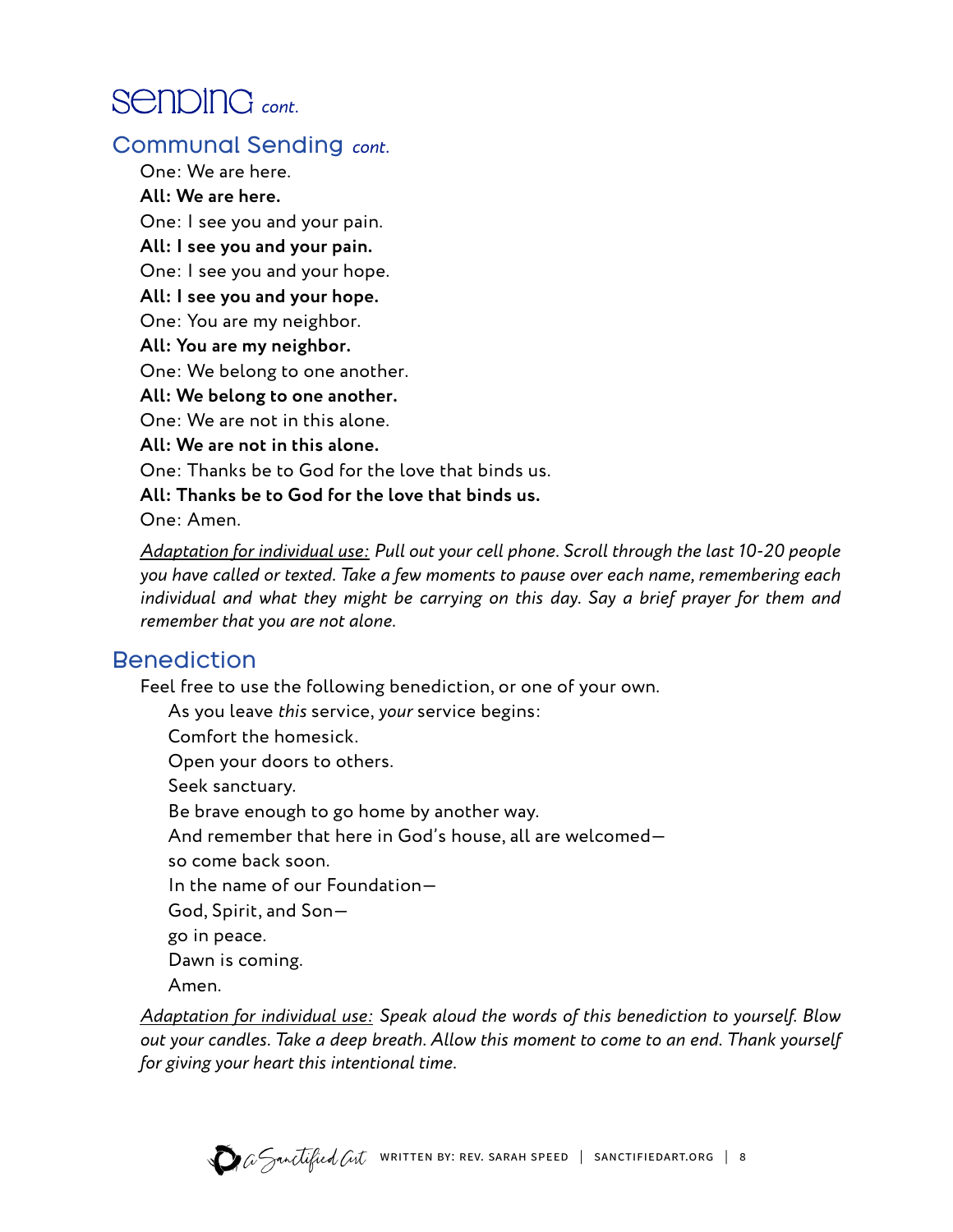# SendinG cont.

### Postlude

Similar to the gathering music, either play recorded music from the *A Sanctified Art Close to Home* playlist on Spotify,<sup>5</sup> or invite musicians in your congregation to provide live instrumental music as people exit. The goal is to provide a quiet, calm, reflective space as people depart.

<sup>5</sup> Find & listen to the *Close to Home* Advent playlist here: [open.spotify.com/playlist/3Y40ddQ745btYzMIPUnpUL?si=cb7598ad2fa04a00.](https://open.spotify.com/playlist/3Y40ddQ745btYzMIPUnpUL?si=cb7598ad2fa04a00&nd=1)